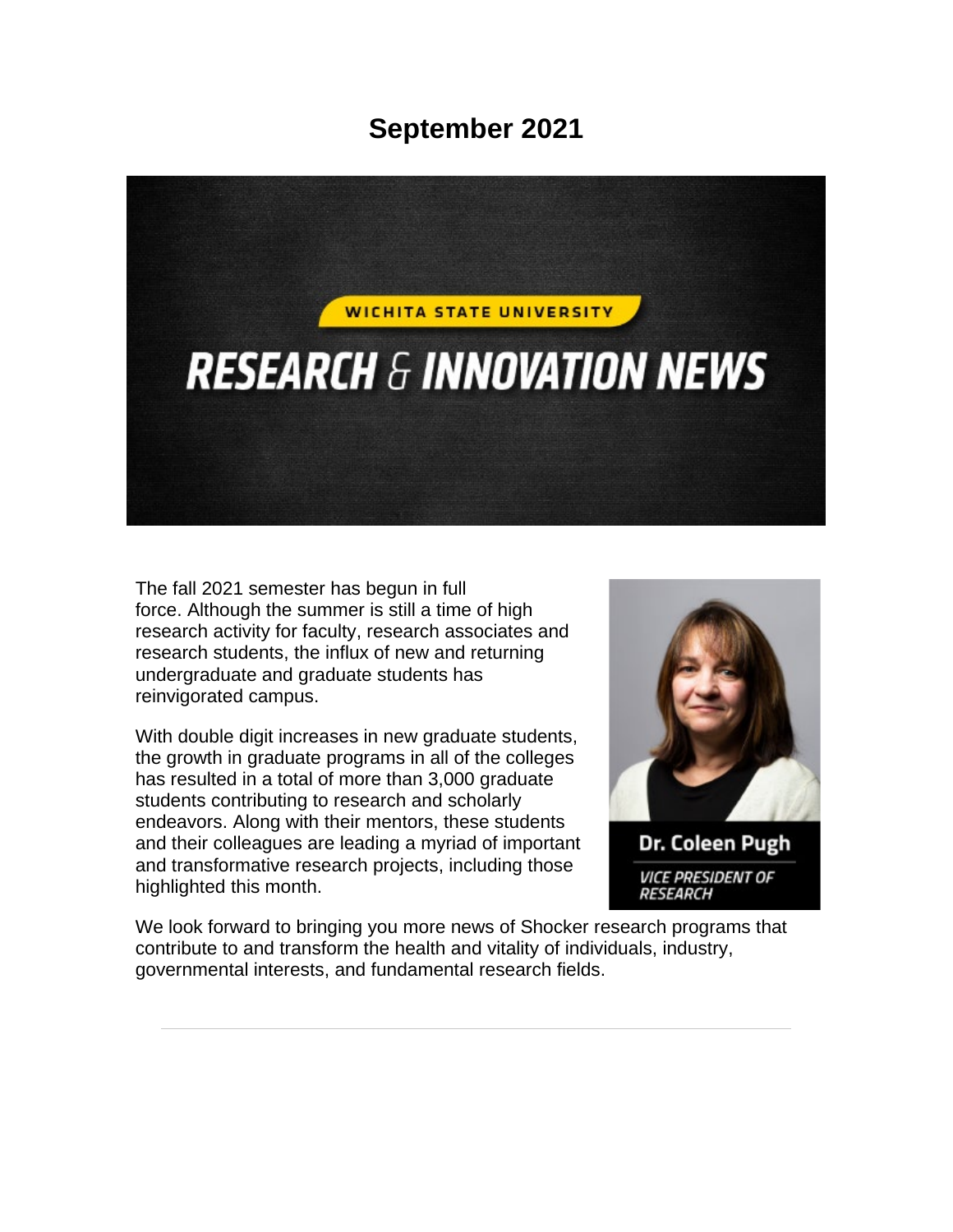### **Latest Stories**



### **WSU-NIAR WERX receives 777 aircraft for Kansas Modification Center passenger-to-freighter conversion**

WERX at Wichita State University's National Institute for Aviation Research (NIAR) has received its first Boeing 777-300ER passenger aircraft.

As part of its rapidly growing Maintenance Repair and Overhaul program, WSU-NIAR WERX, in conjunction with the Kansas Modification Center, will convert the passenger aircraft into a freighter that will be transferred to an external client to meet the growing needs of the ecommerce and express cargo market.

### **[Read more about WSU-NIAR WERX receives 777 aircraft](https://www.wichita.edu/about/wsunews/news/2021/09-sept/777_2.php)**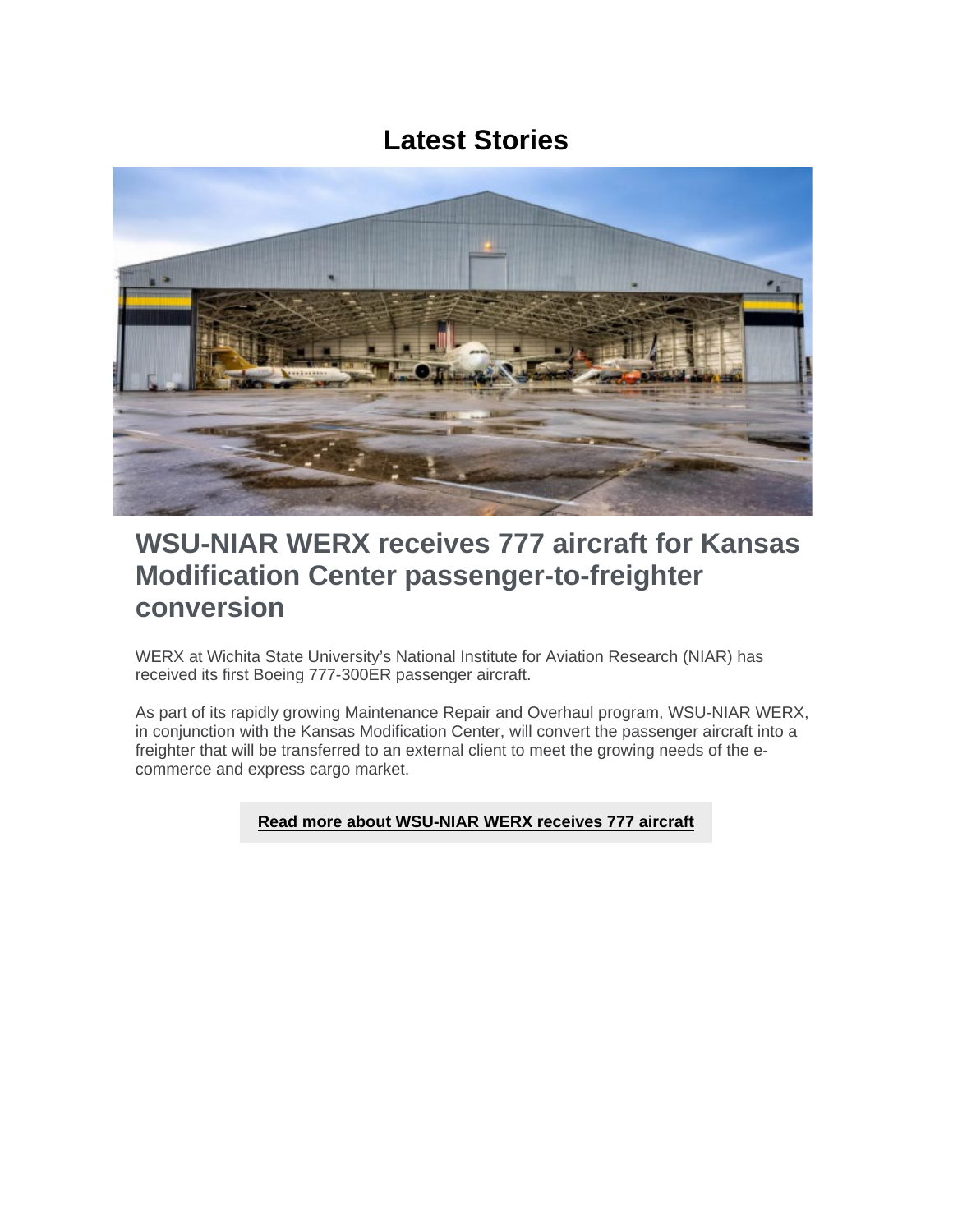

## **NSF awards WSU researcher \$200K to study fairness in facial recognition**

The National Science Foundation has awarded a \$200,000 grant to Dr. Ajita Rattani, an assistant professor in the College of Engineering's School of Computing, that seeks to improve facial recognition technology, addressing civil liberties concerns that some demographic groups are more likely to be misidentified.

Facial recognition technology — known as biometrics — has become common tool used to authenticate a person's identity and is used by smartphones and laptops to unlock devices and by law enforcement to identify suspected criminals or undocumented immigrants.

**[Read more about facial recognition](https://www.wichita.edu/about/wsunews/news/2021/08-aug/eyes_3.php)**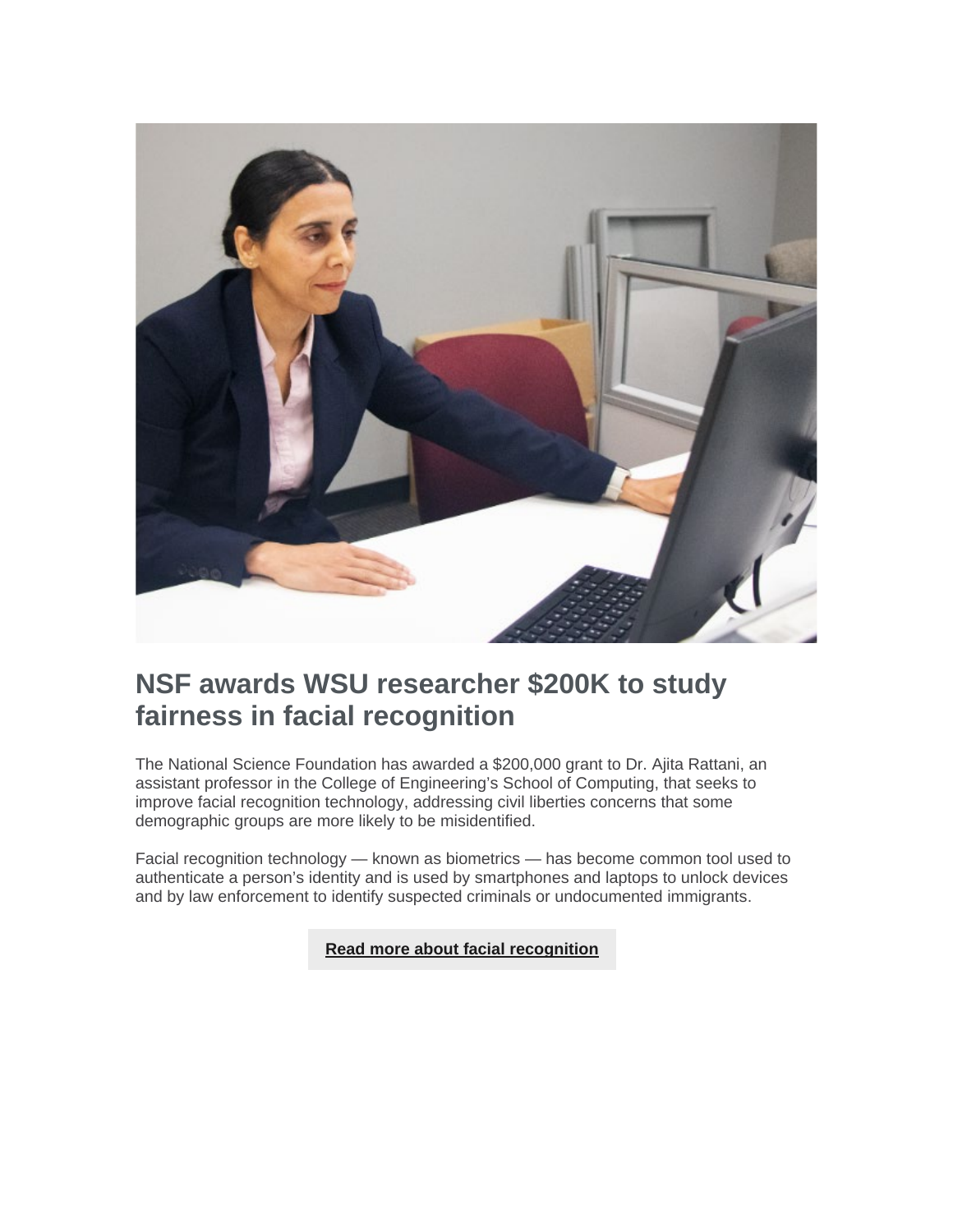

## **WSU researcher awarded \$175,000 NSF grant to help improve data-driven decision-making**

The National Science Foundation has awarded a \$175,000 grant to Wichita State University's Dr. Saideep Nannapaneni for research that has implications for increasing the speed and accuracy of data-driven decision-making.

In decision-making – whether in engineering design, health care management or financial investments – people make predictions about what will happen based on what has happened in the past, using the data available, but recognizing that data may be incomplete or some of it inaccurate.

#### **Read more about [Dr. Saideep Nannapaneni](https://www.wichita.edu/about/wsunews/news/2021/07-july/data_3.php)**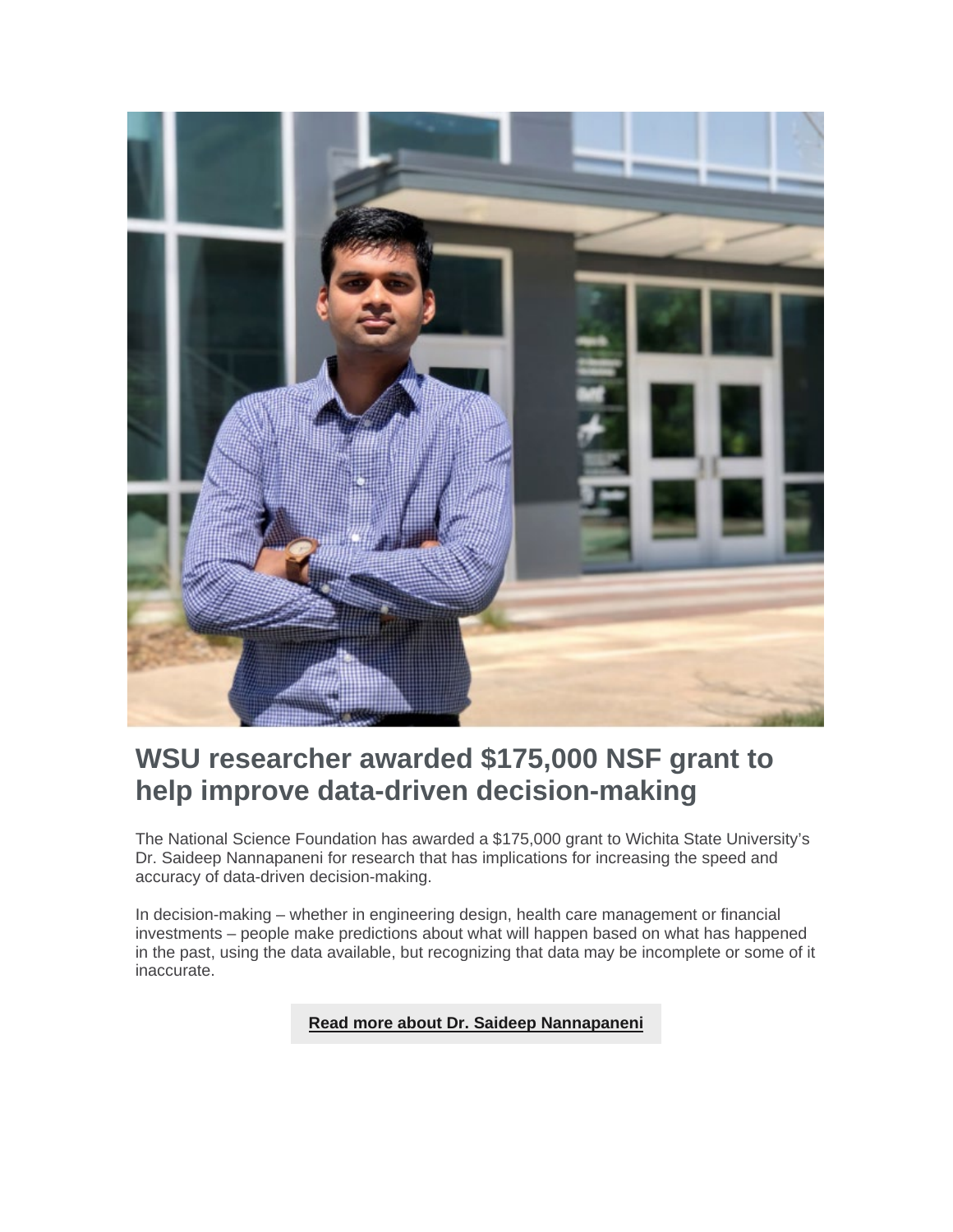

## **Air Force to develop F-16 'digital twin' with help from Wichita State NIAR**

The U.S. Air Force is launching a new program with Wichita State University's National Institute for Aviation Research (NIAR) to make a digital replica of the F-16 Fighting Falcon in an effort to improve the sustainment and modernization of F-16s operating around the world.

The Air Force Life Cycle Management Center's F-16 Program Office is sponsoring the project through a new contract with Wichita State, which will involve the disassembly and scanning of two F-16s – located at 309th Aerospace Maintenance and Regeneration Group (AMARG) at Davis-Monthan Air Force Base – to create a "digital twin."

**[Read more about F-16 'digital twin'](https://www.wichita.edu/about/wsunews/news/2021/06-jun/f-16_3.php)**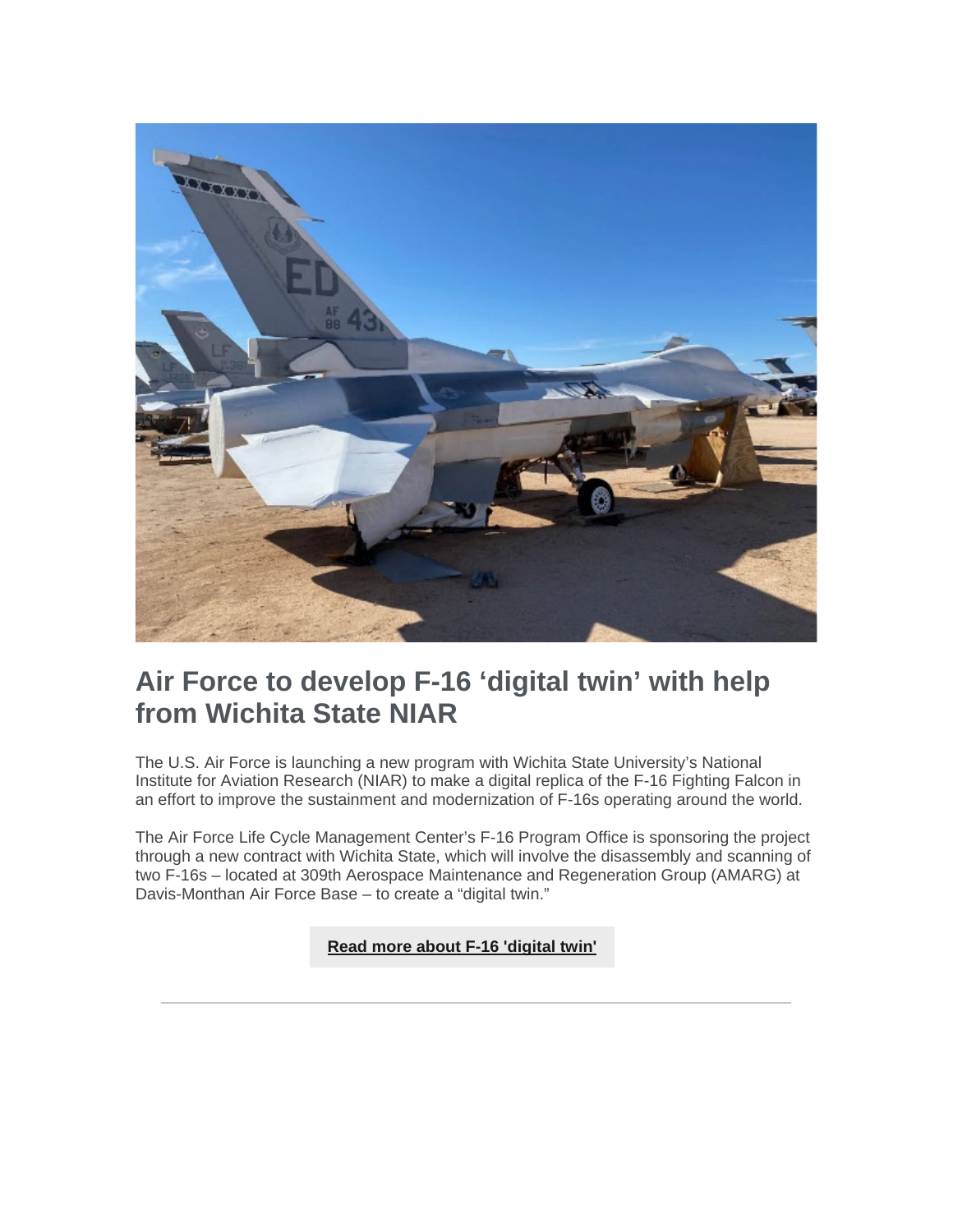

## **WSU researcher awarded \$100K from NEH for accessibility app**

The National Endowment for Humanities (NEH) has awarded a Wichita State University researcher \$100,000 for his work on developing an app that allows visually impaired people to read comic books and graphic novels.

Dr. Darren DeFrain, associate professor of English and director of the Wichita State writing program, has been working with former Wichita State student Aaron Rodriguez (who is currently a graduate student at Florida State University) to create Vizling.

**[Read more about NEH for accessibility app](https://www.wichita.edu/about/wsunews/news/2021/08-aug/vizling_3.php)**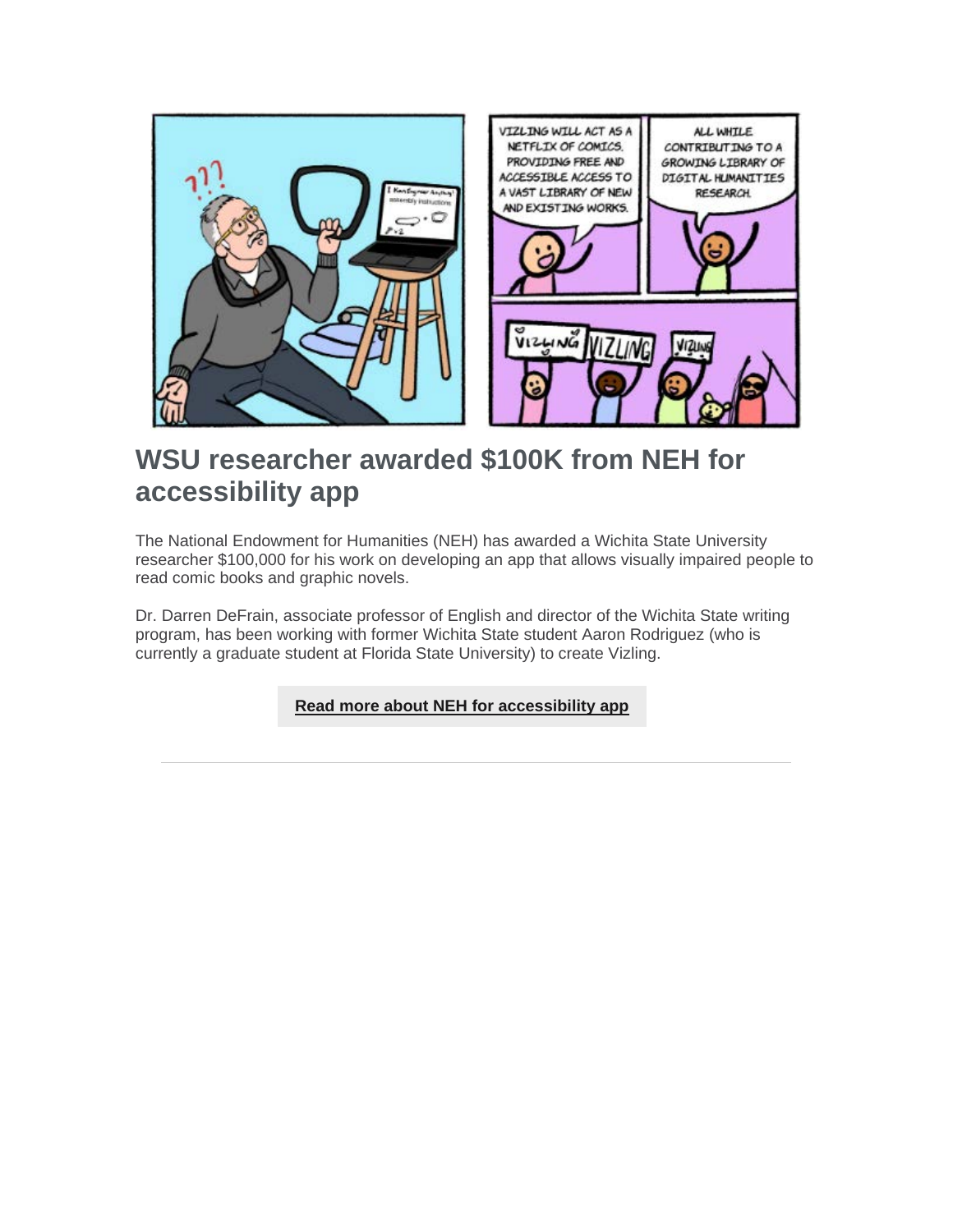### **Research Advantage**



**Research Records**

**Total Awards for FY21: \$180.5 million**



**\$67.7M** from the U.S. Department of Defense



**\$10M** from the U.S. Department of Education



**\$12.4M** from the U.S. Department of **Transportation** 

**\$112.5M | Federal**

**\$50.1M | Industry**

**\$16.2M | State of Kansas**

**\$1.6M | Private, local, other**